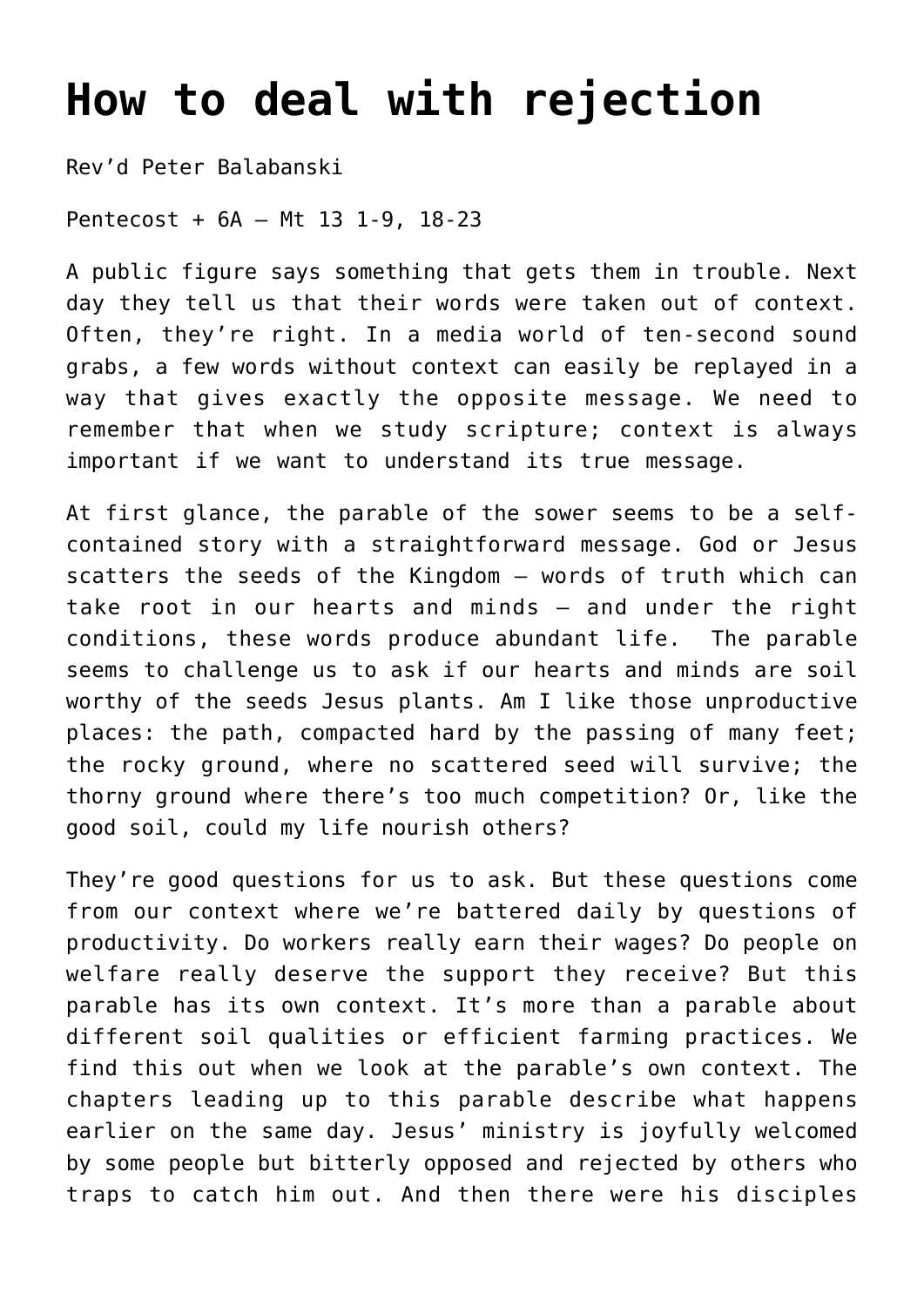being trained for a life of ministry in this conflicted context. The Parable of the Sower is Jesus' way to help his followers deal with rejection; not to be discouraged by it. Can you see the difference between our contextual reading and this one? We, of the productivity generation read it as a sort of judgement or warning; we think it's sorting us into good and bad soils.

But in Matthew's Gospel setting, we followers of Jesus can hear it as training in dealing with real dangers; not hypothetical worries. Jesus faced rejection on a daily basis; but that doesn't mean God wasn't active in his ministry\*. The Church community who gave us this Gospel also faced rejection on a daily basis\*. And Christians today still face this sort of vehement rejection and criticism\*. In this parable, Jesus provides a way to help us understand and weather rejection.

The mixed crowd that day by the lake embody the soils the parable names. Some hear and receive the gift, but they can't share it. Why did Jesus bother teaching them anything? Others lie in wait to snatch the teaching away before it can show its potential for blessing. Why on earth teach them? Then there are the people who handed it all down to us. Aha – that's why.

So what can we learn? Some people are struck by how wasteful the sower is. That's exactly what Jesus was doing that day at Lake Galilee. He taught indiscriminately: there were people who wouldn't receive his teaching, but he taught regardless.

We  $-$  the productivity generation  $-$  need to forget our way of reading this parable. If we *could* proclaim Jesus, but we hold back because we think our listeners won't be able to receive it productively, we should think again. That's giving in to discouragement. Jesus told *everyone*. Some people rejected his teaching. He knew they would; but that didn't stop him. And he teaches us to be like him. And why wouldn't we; we can look back at the countless harvest over the centuries and only wonder at God's power to transform.